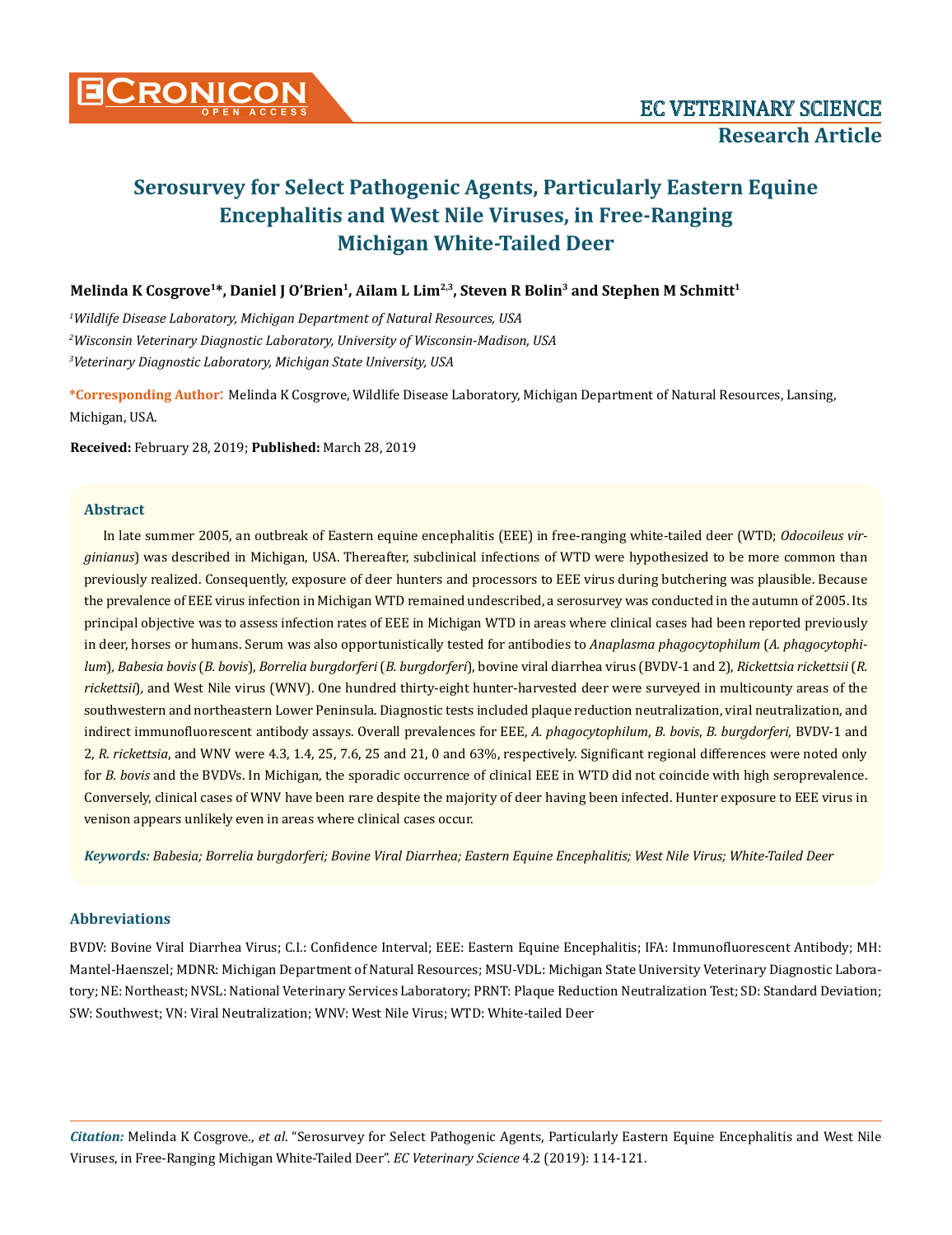# **Introduction**

## **Background**

The first clinical case of EEE infection in WTD was diagnosed in Georgia, USA, in 2001 [1] and Wisconsin diagnosed a single deer in 2004. Eastern equine encephalitis was documented for the first time in Michigan WTD in 2005 [2]. In total, seven clinical cases were diagnosed, presenting the first reported outbreak of EEE in WTD.

#### **Significance**

Because subclinical EEE infections of free-ranging WTD were hypothesized to be more common than previously realized [1], exposure of deer hunters and processors to EEE virus during butchering was plausible [2] and the prevalence of EEE virus infection in Michigan WTD remains undescribed. In addition, seroprevalence of EEE virus in WTD has been scrutinized for its potential value for monitoring virus activity in relation to public health [3-5]. Quantifying potential human and domestic animal exposure and further exploring the role of WTD in the ecology of all these pathogens remain topics of discussion [6-11].

#### **Objectives of the Study**

Consequently, a serosurvey was conducted in the autumn of 2005. The principal objective was to assess infection rates of EEE in Michigan WTD in areas where clinical cases had been reported previously in deer, horses, or humans. Serum was also opportunistically tested for antibodies to *A. phagocytophilum, B. bovis*, *B. burgdorferi*, BVDV-1 and BVDV-2, *R. rickettsii* and WNV.

#### **Materials and Methods**

## **Sample collection**

Blood collection kits, containing a uniquely numbered 10 cc Vacutainer serum separator blood collection tube (Becton-Dickinson, Cockeyville, MD) and disposable gloves, were distributed to deer hunters in the southwestern Lower Peninsula of Michigan (hereafter, the southwest (SW) site: Cass, Kalamazoo, Kent, Montcalm, St. Joseph, and Van Buren counties; 41°48' - 43°30'N, 85°18' - 86°21'W). Hunters were asked to collect blood from the jugular vein, heart, or other large blood vessels immediately after harvesting a deer and return the blood sample to a Michigan Department of Natural Resources (MDNR) deer check station. In addition, serum samples collected during a separate study [12] in the northeastern Lower Peninsula of Michigan (Alcona, Alpena, Oscoda, and Montmorency counties: (44°40' - 45°00'N, 83°30' - 84°05'W) were also used as part of this survey. These counties were considered the northeast (NE) study site.

Location of harvest, gender, and age as determined previously [13], was recorded for each sample. Blood was centrifuged for 10 minutes at 1,163 X G and the serum decanted into 5-ml low temperature freezer vials at the MDNR Wildlife Disease Laboratory. Up to 5 mL of serum was sent to the United States Department of Agriculture's National Veterinary Services Laboratory (NVSL) in Ames, Iowa for EEE antibody detection. Any remaining serum was transferred to Michigan State University's Veterinary Diagnostic Laboratory (MSU-VDL) for detection of antibodies to *A. phagocytophilum*, *B. bovis.*, *B. burgdorferi*, BVDV-1, BVDV-2, *R. rickettsii* and WNV.

#### **Serology**

Serum samples were tested for viral neutralizing antibodies against EEE using standard plaque reduction neutralization test (PRNT) procedure at NVSL [14]. Serial 10-fold dilutions of each serum sample were assayed for inhibition of the infectivity of the reference strain EEE. Antibody titer was considered to be the highest serum dilution at which the cytopathic effect of the reference strain virus was completely inhibited. Samples were considered positive if any amount of EEE-specific antibody was detected.

At MSU-VDL, serum samples were tested for viral neutralizing antibodies against WNV, BVDV-1 and -2 using standard microtitration assay procedures [15]. The viral neutralization (VN) assay was conducted using Vero cells and a local WNV isolate (isolated from a puppy in Michigan [DCPAH LAR# 2841200]) was used as the reference strain. Serial 2-fold dilutions of each serum sample ranging from 1:8 to

*Citation:* Melinda K Cosgrove., *et al*. "Serosurvey for Select Pathogenic Agents, Particularly Eastern Equine Encephalitis and West Nile Viruses, in Free-Ranging Michigan White-Tailed Deer". *EC Veterinary Science* 4.2 (2019): 114-121.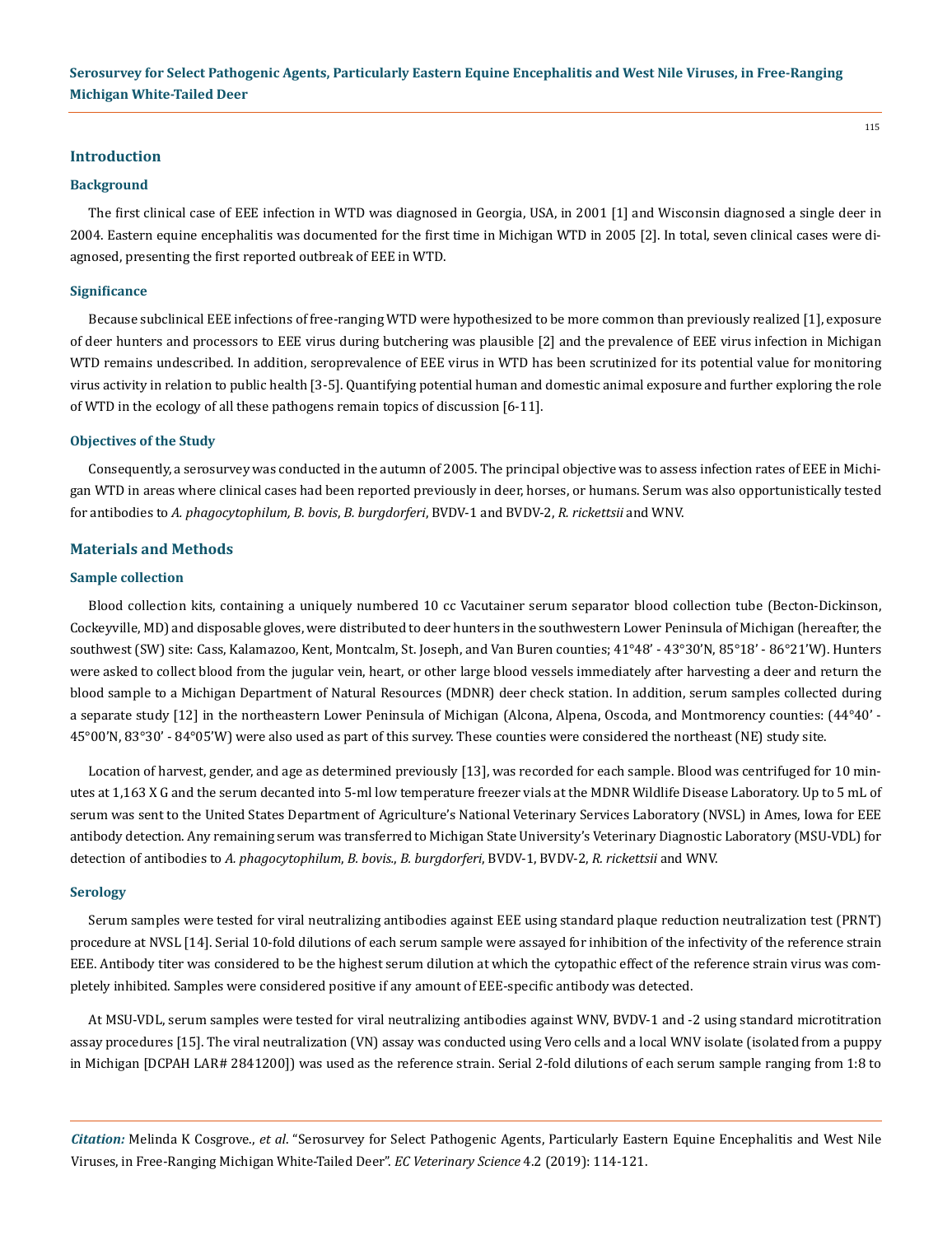1:8,192 were assayed for inhibition of the infectivity of the reference strain WNV on the Vero cells. Similarly, the VN assays for BVDV were conducted using bovine turbinate cells and cytopathic Singer as the BVDV-1 reference strain and cytopathic 125C as the BVDV-2 reference strain. The bovine turbinate cells and fetal bovine serum supplement used were free of adventitious BVDV and antibody against BVDV. Serial 2-fold dilutions of each serum ranging from 1:4 to 1:4,096 were tested for antibody against BVDV. Antibody titer was considered to be the highest serum dilution at which the cytopathic effect of the reference strain virus was completely inhibited. Serum was considered positive at ≥1:16 for WNV, BVDV-1 and BVDV-2.

Serum samples were tested for antibody against select bacterial pathogens and *Babesia spp.* using indirect fluorescent antibody (IFA) methods as recommend by commercial suppliers of antigen slides (*A. phagocytophilum* and *B. bovis*, Fuller Laboratories Inc., Fullerton, CA; *B. burgdorferi* and *R. rickettsia*, Veterinary Medical Research and Development Inc., Pullman, WA). Briefly, serial 2 fold dilutions of each sample of sera were made in phosphate buffered saline solution (0.01M, pH 7.4) and the 1:80, 1:160, 1:320, 1:640 dilutions were tested for antibody against *A. phagocytophilum*; the 1:40, 1:80, 1:160 and 1:320 dilutions were tested for antibody against *B. bovis* and against *R. rickettsii*; and the 1:160, 1:640, 1:1280 and 1:2560 dilutions were tested for antibody against *B. burgdorferi*. A fluorescein isothiocyanate labeled rabbit anti-deer IgG (Kirkegaard and Perry, Gaithersburg, MD) was used at a 1:50 dilution as the secondary antibody for detection of primary antibody from deer. Sample sera were considered positive at ≥ 1:40 for *R. rickettsii*, ≥ 1:80 *for A. phagocytophilum* and *B. bovis* and ≥ 1:640 for *B. burgdorferi* as specified by the commercial suppliers of the antigen slides.

#### **Statistical analysis**

Two-tailed Fisher's Exact Tests were used to test the strength of association between test-positive status and sex or harvest location for each disease agent using freely-available software (EpiInfo 7, Centers for Disease Control and Prevention, Atlanta, Georgia, USA). Samples from deer for which sex was unknown were excluded from gender analyses. Because both the number and size of cattle farms tend to be higher in southern Michigan [16], deer there have greater potential for exposure to cattle viruses. Consequently, a stratified Mantel-Haenszel (MH) chi-square analysis was used to control for the confounding effect of variation in cattle numbers on BVDV seroprevalence in WTD across the study sites. Mean herd sizes by county (< 50 head, ≥ 50 head) within each study site were used to define strata [16]. Ninety-five percent confidence intervals (C.I.) on prevalence were generated using the prop.test function in R (R Core Team, R Foundation for Statistical Computing, Vienna, Austria). For all analyses, significance was considered attained at  $p \le 0.05$ .

#### **Results**

Serum samples were obtained from 138 deer; 84 (61%) were from the SW site. Age was unavailable for 31 (22%) deer, and gender unknown for 11 (8%). The remaining animals consisted of 7 (7%) fawns, 45 (42%) yearlings, and 55 (51%) adults. Mean (SD) age was 2.2 (1.8) years. Seventy-one (56%) were male.

Antibodies to EEE virus were detected in six (4.3% [95% C.I.:1.8, 9.6]) of 138 white-tailed deer sera. Five (83%) of the six were from the SW study site, although this difference was not statistically significant ( $p = 0.4$ ). There was no significant difference ( $p = 0.23$ ) in EEE seroprevalence by gender.

One hundred thirty-two serum samples were available for the remaining serological tests. No significant differences in positivity by gender were found for any of the remaining disease agents; nor were there significant differences by site for *A. phagocytophilum*, *B. burgdorferi, R. rickettsii* or WNV. Thirty-three (25% [18, 33]) samples were positive for *Babesia bovis*, with seroprevalence being significantly higher (*p* = 0.002) in the SW site. Two (1.5% [0.26, 5.9]) sera were positive for *A. phagocytophilum*, ten (7.6% [3.9, 13.8]) for *B. burgdorferi*, and 83 (63% [54, 71]) for WNV. Antibodies to *R. rickettsii* were not detected in any sample.

Twenty-two (17% [11, 24]) and 20 (15% [9.7, 23]) samples were positive for BVDV-1 and BVDV-2 antibodies, respectively. All seropositive deer were from the SW study site, hence seroprevalence was significantly higher there for both BVDV-1 (*p* < 0.00001) and BVDV-2  $(p = 0.0001)$ . Even after controlling for cattle numbers, deer harvested in the SW retained a significantly higher risk of being seropositive for both BVDV-1 (Odds Ratio (OR)<sub>MH</sub> = 31 [9.9, 98];  $\chi^2_{\text{MH}}$  = 58.9,  $p$  < 0.00001) and BVDV-2 (OR<sub>MH</sub> = 109 [13, 889];  $\chi^2_{\text{MH}}$  = 61,  $p$  < 0.00001) than deer from the NE site.

*Citation:* Melinda K Cosgrove., *et al*. "Serosurvey for Select Pathogenic Agents, Particularly Eastern Equine Encephalitis and West Nile Viruses, in Free-Ranging Michigan White-Tailed Deer". *EC Veterinary Science* 4.2 (2019): 114-121.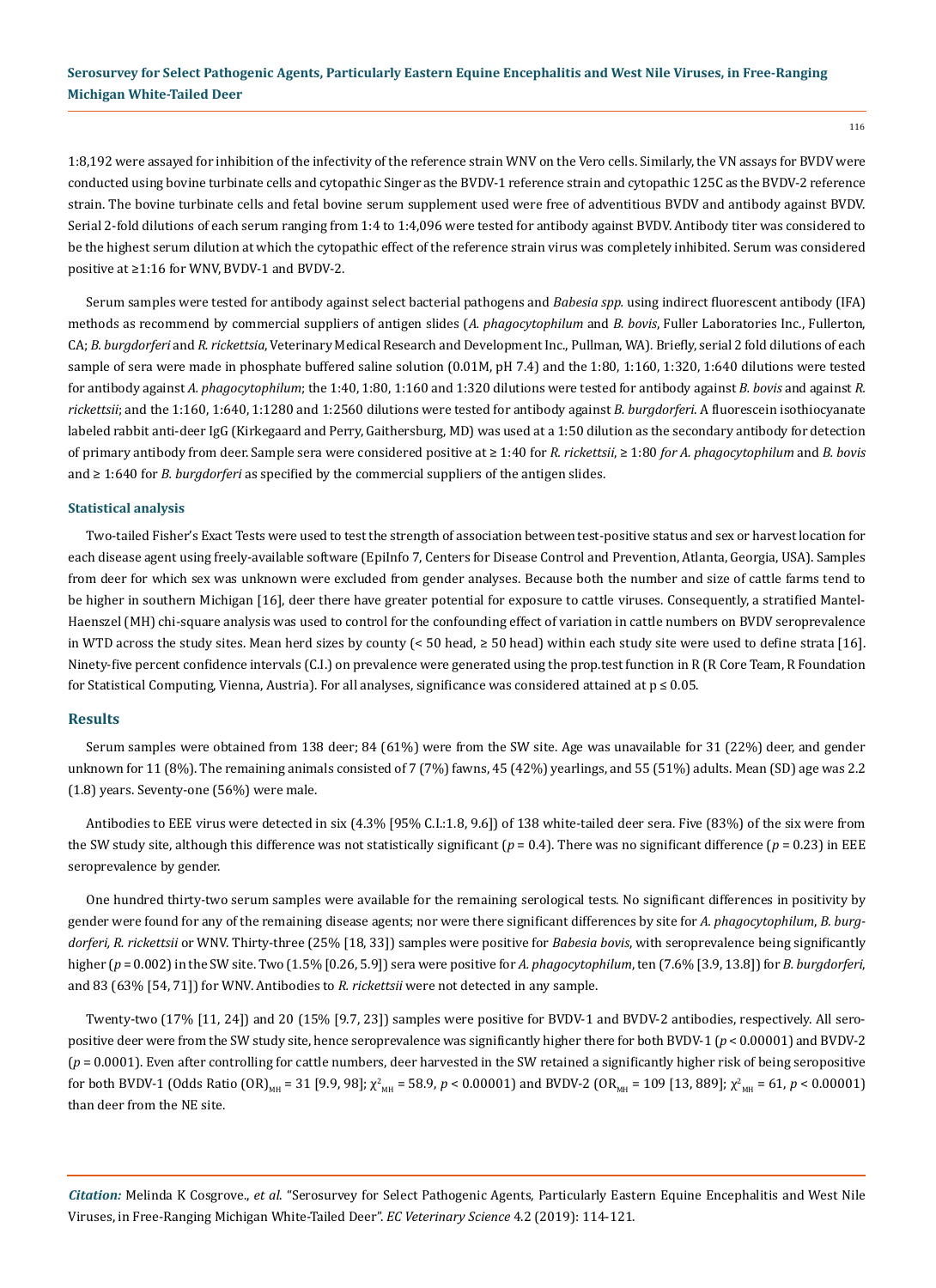#### **Discussion**

Considerable attention has been devoted in the last decade to cervids (particularly WTD) and their role as hosts for arboviruses such as EEE and WNV. Studies have focused principally on vector ecology [17-21], serosurveys as indicators of virus activity and tools for public health surveillance [3-5,8,22-24] and reports of clinical cases and disease outbreaks [1,2,25,26]. Infections with EEE virus in white-tailed deer are not uncommon, with reported seroprevalence ranging between 1 and 14% [3-5], but clinical cases of EEE are rarely reported [1,2]. In Michigan, the sporadic occurrence of clinical disease in WTD and other species has not necessarily correlated with high seroprevalence. Although two counties (Kent, Montcalm) with 7 of the 8 clinical EEE cases in the September 2005 outbreak were within the SW site sampled two months later for this study, EEE virus seroprevalence in that region was only 6% (5/84 [2.2, 14]). Yet this region has been a persistent area of EEE activity for decades, with epizootics in horses reported there since the 1940's [27,28] and the first human case in 1980 [29]. Although NE Michigan is not historically known as an EEE endemic area [27], there was one equine fatality from EEE in that area in 2005 and one deer in this study with antibodies present. Similarly, there was little apparent association between clinical disease due to WNV and seroprevalence. Only one clinical case from Kent County (coinfected with EEE virus; [2]) was diagnosed in 2005 in spite of high WNV seroprevalence both in the SW (46/78 [59%]) and NE (37/54 [69%]) samples taken two months later. West Nile virus seroprevalence in this study was considerably higher than previous reports (0.9 - 13%; [8, 24]). During the intervening years since this study was conducted, our labs have confirmed an additional eight clinical cases of WNV, one each in 2006 and 2014, two in 2016 and four in 2015. One of the two deer in 2016 and three of the four deer in 2015 were coinfected with EEE virus. Six of the eight cases were from southwestern lower Michigan.

Despite expressed concerns regarding the potential for WTD to act as reservoirs of *Babesia spp*. [30], in contrast to EEE, little attention has been devoted to quantifying infection in free-ranging deer. Consequently, there is limited context for our results. Related to ongoing Texas Cattle Fever surveillance, infection rates for *Babesia bovis*, *B. bigemina,* and *B. odocoilei* were determined in 85 WTD in three counties in south and central Texas, where prevalence varied from 4-16%, 4% and 12-30% for the three agents, respectively [31,32]. Ramos., *et al.* [32] reported that 60% of tested deer were positive by screening PCR for all *Babesia spp.* Prevalence of antibody against *B. bovis* in our SW site (27/78; 35% [24, 46]) exceeds all of the Texas sites. However, no positive result was obtained on a screening PCR for all *Babesia spp.* performed on the sero-positive sera (data not shown). Despite the reported seroprevalence to *B. bovis*, the organism has not been detected in this region. In contrast*, B. odocoilei* has frequently been found in ticks collected from the southwest region of Michigan in recent years (Bolin SR personal communication). We speculate that the test subjects in our study may very likely have been infected with *B. odocoilei*, and the antibodies that we detected were simply cross-reactivity to *B. bovis*. Cross- reactivity of antibodies among closely related *Babesia* spp. have been reported [31,32]. Due to lack of knowledge of *Babesia spp.* in Michigan at the time of the study, the sera were not tested for *B. odocoilei.* In contrast to *Babesia spp.,* Stuen., *et al.* [11] documented seroprevalence of *A. phagocytophilum* in WTD ranging from 3 - 47%, easily exceeding our findings.

Reported seroprevalence of *B. burgdorferi* has varied widely [33-36], with the results from the current study falling at the lower end of that range. Our finding of six seropositive deer in our NE site is perhaps notable. While established populations of *Ixodes scapularis* (*I. scapularis,* which is the principal competent vector of *B. burgdorferi*) have yet to be documented in that portion of Michigan, its invasion is ongoing in the state [37]. These seropositive deer may indicate the presence of an undetected population of *I. scapularis*, adventitious ticks dropped from migrating birds [38], or the presence of a cryptic cycle of *B. burgdorferi*. The cryptic cycling of *B. burgdorferi* in the northeastern Lower Peninsula may hasten the establishment of transmission cycles involving *I. scapularis* once the tick arrives [37]. Thus, these data provide a baseline for future comparison, and indication to public and domestic animal health officials that Lyme Disease should receive consideration in the differential diagnoses for patients in the area with consistent clinical signs.

A pair of recent reviews [7,39] have summarized epidemiological issues related to BVDV infections in free-ranging cervids and noted that wild populations with a high percentage of seropositive animals are generally in close proximity to cattle. This was also the case in our

*Citation:* Melinda K Cosgrove., *et al*. "Serosurvey for Select Pathogenic Agents, Particularly Eastern Equine Encephalitis and West Nile Viruses, in Free-Ranging Michigan White-Tailed Deer". *EC Veterinary Science* 4.2 (2019): 114-121.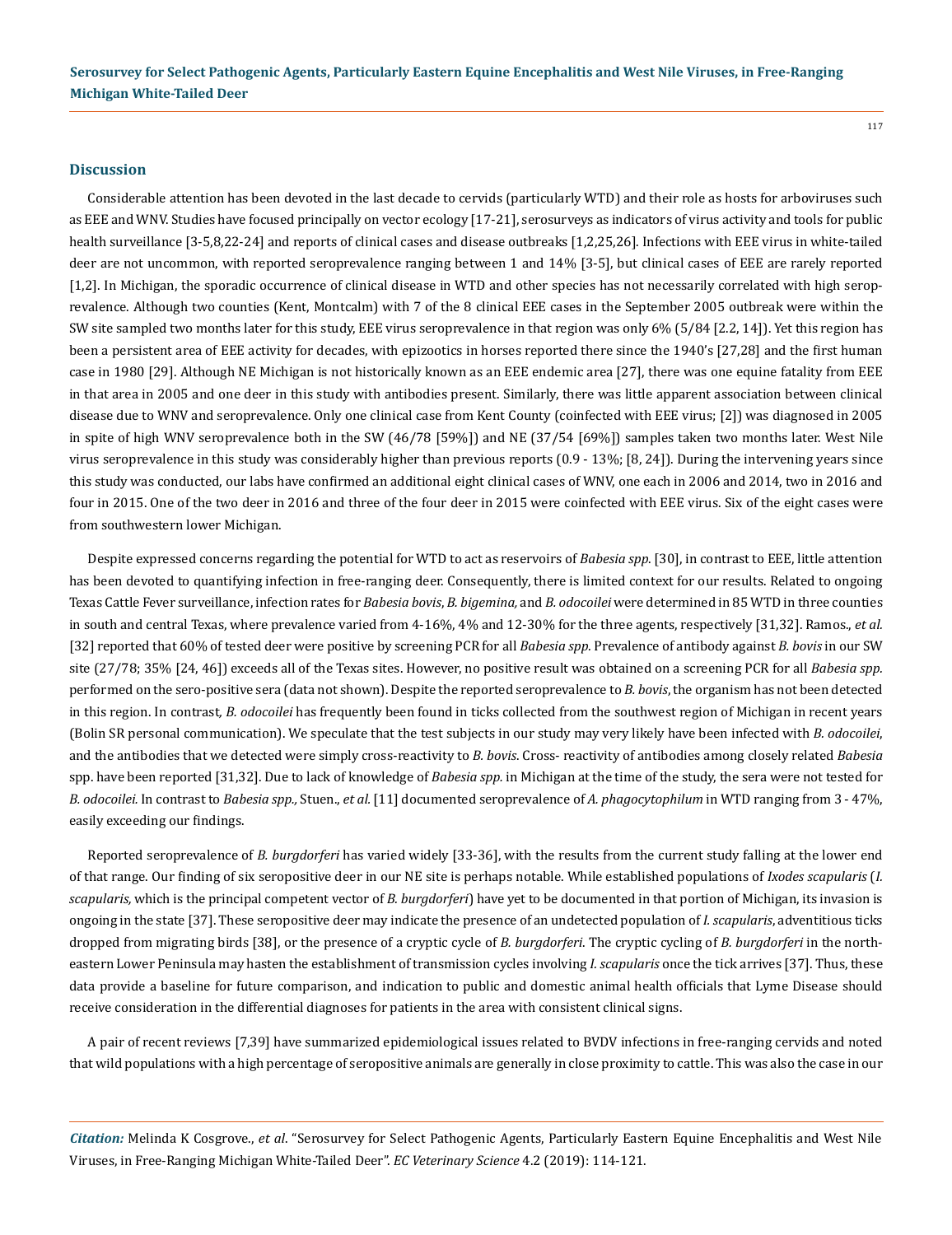study, although significant regional differences persisted even after controlling for cattle numbers. Reported seroprevalences in studied populations of WTD have varied widely, ranging from 0% [40] to 64% [41]. Infection rates in our SW site (20/78; 26% [17, 37] and 22/78; 28% [19, 40] for BVDV-2 and BVDV-1, respectively) were most consistent with prevalence found in southern Minnesota [42]. Several other studies that quantified the proportions of WTD persistently infected with BVDV by quantifying viral antigen in tissue samples noted predictably lower prevalence rates of 0 - 0.3% [43-46]. Although transmission of BVDV from cattle to WTD has been demonstrated via a natural challenge model [47], previous spatial analyses have also suggested that BVDV can be maintained independently by cattle and WTD populations [6]. If that situation holds in Michigan as well, it may help explain our findings.

Our study had a number of limitations which must be kept in mind. Our sample size was modest and only covered two regions of the state, so inference to other regions of the state is uncertain. However, as noted, the SW region of Michigan has historically shown the most clinical cases of EEE. Because we were primarily interested in potential recreational exposures to hunters from EEE, we chose to measure seroprevalence, and consequently did not obtain skin samples to determine the percentage of persistently infected BVDV cases. Because persistently infected animals are the epidemiologically critical shedders of the virus, and typically comprise a minority of all infected animals, our prevalence estimates for BVDV may overstate the importance of the disease in WTD. They do however point out their substantial exposure to this economically important cattle pathogen. In addition, our choice of stratified analysis as a method to control for the confounding effect of cattle numbers on BVDV seroprevalence was crude, and necessitated choice of a somewhat arbitrary cut-point for what constituted a 'large' potential exposure to cattle. More sophisticated analysis techniques such as multivariable modelling might better control for exposure of deer to cattle and would be appropriate in situations where studying BVDV was the principal aim. Finally, although a relatively high (≥ 640) IFA cutoff titer was chosen for *B. burgdorferi* to minimize false positive results, the possibility cannot be ruled out that cross-reactivity with other *Borrelia* spp. may account for some of the seropositive deer attributed to *B. burgdorferi*.

## **Conclusion**

Our study contributes to the growing literature on WTD as potential sources and targets of disease agents shared with humans and domestic animals. With increasing documentation of the relatively common presence of EEE in WTD in some areas, it is prudent for wildlife managers, laboratory workers, and hunters to exercise care when handling nervous system tissues (e.g. when sawing off antlers) to avoid exposure to the EEE virus. In Michigan where both bovine tuberculosis and chronic wasting disease occur in free-ranging deer, hunters are already familiar with common personal protective equipment (such as wearing latex gloves) and hygienic butchering measures, and many have adopted practices necessary for their protection [48].

#### **Acknowledgment**

We thank A. Dye for assistance with lab analyses, MDNR field staff (M. Albright, E. Bedford, M. Bishop, E. Carlson, W. Fuchs, C. Hanaburgh, G. Kalejs, J. Kleitch, S. Schaefer, D. Smith) for distribution of sampling kits, and many hunter cooperators for collecting specimens, J. Tsao for comments on the Borrelia section, and C. Ott-Conn for help with statistical analysis. This work was supported by the Federal Aid in Wildlife Restoration Act under Michigan Pittman-Robertson Project W-147-R.

#### **Conflict of Interest**

The authors declare no conflict of interest.

## **Bibliography**

- 1. Tate CM., *et al.* ["Eastern equine encephalitis in a free-ranging white-tailed deer](https://www.ncbi.nlm.nih.gov/pubmed/15827230) *(Odocoileus virginianus)". Journal of Wildlife Diseases* [41.1 \(2005\): 241-245.](https://www.ncbi.nlm.nih.gov/pubmed/15827230)
- 2. Schmitt SM., *et al*[. "An outbreak of eastern equine encephalitis virus in free-ranging white-tailed deer in Michigan"](https://www.ncbi.nlm.nih.gov/pubmed/17984258)*. Journal of Wildlife Diseases* [43.4 \(2007\): 635-644.](https://www.ncbi.nlm.nih.gov/pubmed/17984258)

*Citation:* Melinda K Cosgrove., *et al*. "Serosurvey for Select Pathogenic Agents, Particularly Eastern Equine Encephalitis and West Nile Viruses, in Free-Ranging Michigan White-Tailed Deer". *EC Veterinary Science* 4.2 (2019): 114-121.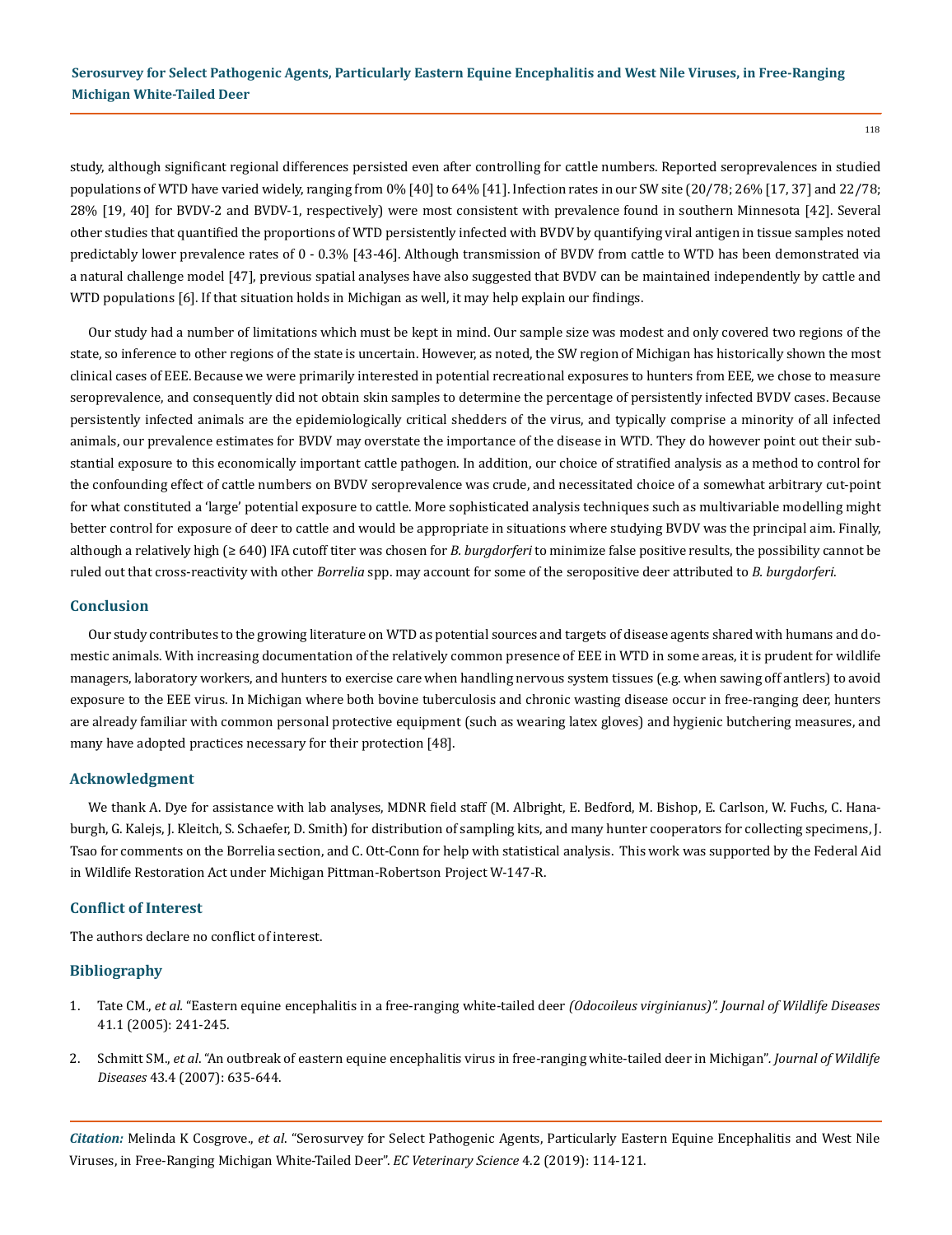- 3. Mutebi JP., *et al*[. "Prevalence of Eastern Equine Encephalitis Virus Antibodies Among White-Tailed Deer Populations in Maine"](https://www.ncbi.nlm.nih.gov/pubmed/25793477)*. Vector-[Borne and Zoonotic Diseases](https://www.ncbi.nlm.nih.gov/pubmed/25793477)* 15.3 (2015): 210-214.
- 4. Berl E., *et al.* ["Serological Evidence for Eastern Equine Encephalitis Virus Activity in White-Tailed Deer,](https://www.ncbi.nlm.nih.gov/pubmed/23208886) *Odocoileus virginianus,* in Vermont, 2010"*. [American Journal of Tropical Medicine and Hygiene](https://www.ncbi.nlm.nih.gov/pubmed/23208886)* 88.1 (2013): 103-107.
- 5. Mutebi JP., *et al*[. "Using Wild White-Tailed Deer to Detect Eastern Equine Encephalitis Virus Activity in Maine".](https://www.ncbi.nlm.nih.gov/pubmed/21736489) *Vector-Borne and Zoonotic Diseases* 11.10 [\(2011\): 1403-1409.](https://www.ncbi.nlm.nih.gov/pubmed/21736489)
- 6. Kirchgessner MS., *et al*[. "Spatial point pattern analyses of Bovine viral diarrhea virus infection in domestic livestock herds and con](https://www.ncbi.nlm.nih.gov/pubmed/23512919)[comitant seroprevalence in wild white-tailed deer](https://www.ncbi.nlm.nih.gov/pubmed/23512919) *(Odocoileus virginianus*) in New York State, USA"*. Journal of Veterinary Diagnostic Investigation* 25.2 [\(2013\): 226-233.](https://www.ncbi.nlm.nih.gov/pubmed/23512919)
- 7. [Van Campen H and J Rhyan. "The Role of Wildlife in Diseases of Cattle".](https://www.ncbi.nlm.nih.gov/pubmed/20117548) *Veterinary Clinics of North America-Food Animal Practice* 26.1 [\(2010\): 147-161.](https://www.ncbi.nlm.nih.gov/pubmed/20117548)
- 8. Santaella J., *et al*[. "West Nile Virus serosurveillance in Iowa white-tailed deer \(1999-2003\)".](https://www.ncbi.nlm.nih.gov/pubmed/16354809) *American Journal of Tropical Medicine and Hygiene* [73.6 \(2005\): 1038-1042.](https://www.ncbi.nlm.nih.gov/pubmed/16354809)
- 9. Perez de Leon AA., *et al.* ["One Health approach to identify research needs in bovine and human babesioses: workshop report".](https://www.ncbi.nlm.nih.gov/pubmed/20377902) *Para[sites and Vectors](https://www.ncbi.nlm.nih.gov/pubmed/20377902)* 3.1 (2010): 36.
- 10. Eisen RJ., *et al.* ["What Do We Need to Know About Disease Ecology to Prevent Lyme Disease in the Northeastern United States?".](https://academic.oup.com/jme/article/49/1/11/861160) *Jour[nal of Medical Entomology](https://academic.oup.com/jme/article/49/1/11/861160)* 49.1 (2012): 11-22.
- 11. Stuen S., *et al.* ["Anaplasma phagocytophilum-a widespread multi-host pathogen with highly adaptive strategies".](https://www.ncbi.nlm.nih.gov/pubmed/23885337) *Frontiers in Cellular [and Infection Microbiology](https://www.ncbi.nlm.nih.gov/pubmed/23885337)* 3 (2013): 31.
- 12. O'Brien DJ., *et al*[. "Field evaluation of blood tests for detection of](https://www.ncbi.nlm.nih.gov/pubmed/19204344) *Mycobacterium bovis* in Michigan white-tailed deer*". Journal of Wildlife Diseases,* 45.1 [\(2009\): 153-164.](https://www.ncbi.nlm.nih.gov/pubmed/19204344)
- 13. [Severinghaus CW. "Tooth development and wear as criteria of age in white-tailed deer".](https://www.jstor.org/stable/3796089) *Journal of Wildlife Management* 13.2 (1949): [195-216.](https://www.jstor.org/stable/3796089)
- 14. [Office International des Epizooties, "Equine encephalomyelititis \(eastern and western\). In Manual of Diagnostic Tests and Vaccines](http://catalog.lib.msu.edu/record=b5749098~S39a)  [for Terrestrial Animals". Paris \(2004\): 858-865.](http://catalog.lib.msu.edu/record=b5749098~S39a)
- 15. Lennette EH., *et al.* ["VOLUME II Viral, Rickettsial, and Chlamydial Diseases. In Laboratory Diagnosis of Infectious Diseases Principles](http://catalog.lib.msu.edu/record=b2150093~S39a)  [and Practice". New York: Springer Science and Business Media \(2012\): 81.](http://catalog.lib.msu.edu/record=b2150093~S39a)
- 16. United States Department of Agriculture. ["2002 Census of Agriculture, Volume 1, Geographic Area Series, Part 22: Michigan State and](http://usda.mannlib.cornell.edu/usda/AgCensusImages/2002/01/22/1704/Table-11.pdf)  [County Data, Chapter 2, Table 11, Cattle and Calves-Inventory and Sales: 2002 and 1997". United States Department of Agriculture,](http://usda.mannlib.cornell.edu/usda/AgCensusImages/2002/01/22/1704/Table-11.pdf)  [National Agricultural Statistics Service \(2004\): 322-332.](http://usda.mannlib.cornell.edu/usda/AgCensusImages/2002/01/22/1704/Table-11.pdf)
- 17. Molaei G., *et al.* ["Vector-Host Interactions and Epizootiology of Eastern Equine Encephalitis Virus in Massachusetts".](https://www.ncbi.nlm.nih.gov/pubmed/23473221) *Vector-Borne and [Zoonotic Diseases](https://www.ncbi.nlm.nih.gov/pubmed/23473221)* 13.5 (2013): 312-323.
- 18. Molaei G., *et al.* ["Identification of bloodmeals in Anopheles quadrimaculatus and Anopheles punctipennis from eastern equine en](https://www.ncbi.nlm.nih.gov/pubmed/19941600)cephalitis virus foci in northeastern USA". *[Medical and Veterinary Entomology](https://www.ncbi.nlm.nih.gov/pubmed/19941600)* 23.4 (2009): 350-356.
- 19. Molaei G., *et al.* ["Host-Feeding Patterns of Potential Mosquito Vectors in Connecticut, USA: Molecular Analysis of Bloodmeals from 23](https://www.ncbi.nlm.nih.gov/pubmed/19058640)  Species of *[Aedes, Anopheles, Culex, Coquillettidia, Psorophora, and Uranotaenia](https://www.ncbi.nlm.nih.gov/pubmed/19058640)*"*. Journal of Medical Entomology* 45.6 (2008): 1143- [1151.](https://www.ncbi.nlm.nih.gov/pubmed/19058640)

*Citation:* Melinda K Cosgrove., *et al*. "Serosurvey for Select Pathogenic Agents, Particularly Eastern Equine Encephalitis and West Nile Viruses, in Free-Ranging Michigan White-Tailed Deer". *EC Veterinary Science* 4.2 (2019): 114-121.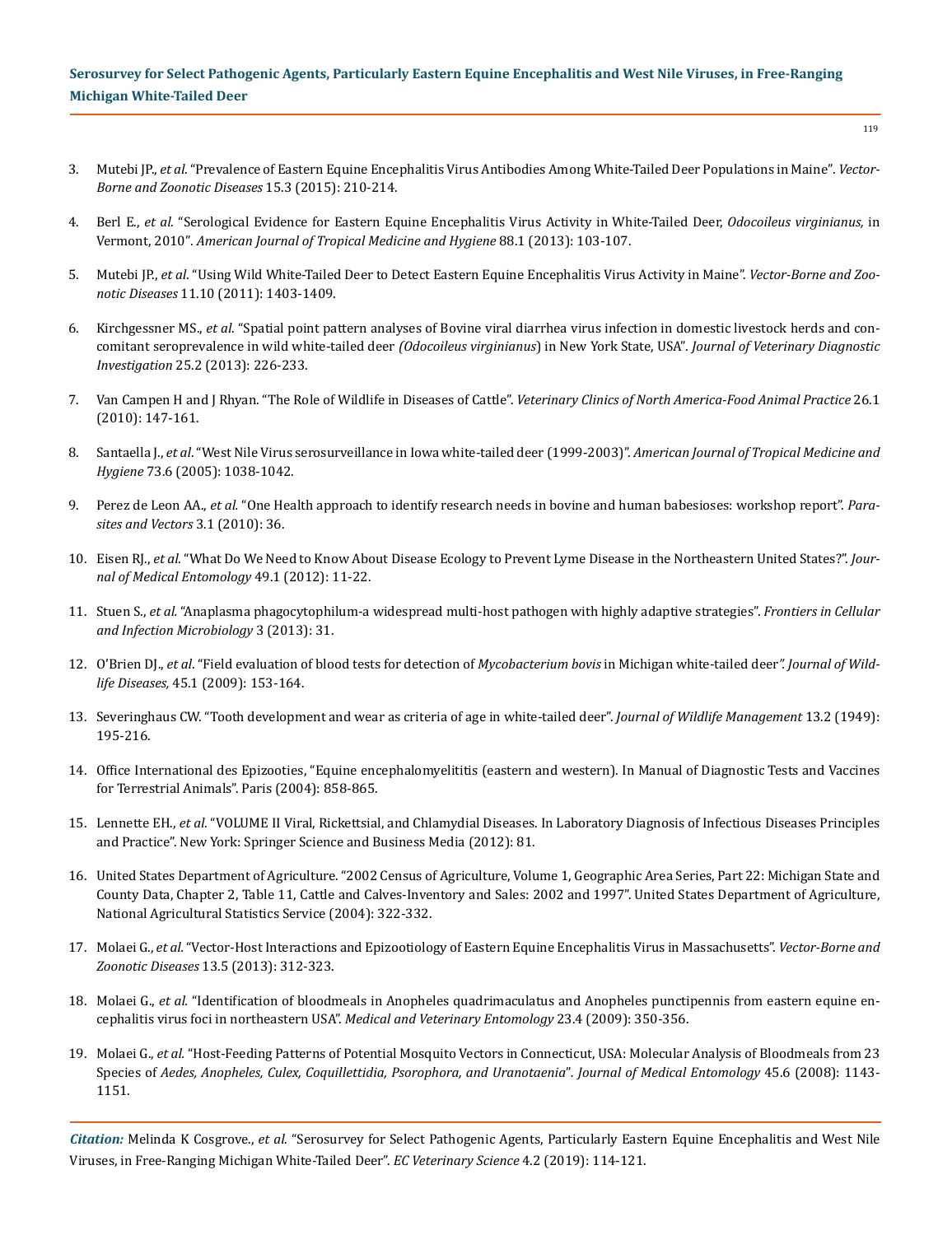- 20. Molaei G., *et al.* ["Molecular identification of blood-meal sources in](https://www.ncbi.nlm.nih.gov/pubmed/17172382) *Culiseta melanura* and *Culiseta morsitans* from an endemic focus of eastern equine encephalitis virus in New York". *[American Journal of Tropical Medicine and Hygiene](https://www.ncbi.nlm.nih.gov/pubmed/17172382)* 75.6 (2006): 1140-1147.
- 21. Apperson CS., *et al.* ["Host feeding patterns of established and potential mosquito vectors of West Nile virus in the eastern United](https://www.ncbi.nlm.nih.gov/pubmed/15018775)  States". *[Vector-Borne and Zoonotic Diseases](https://www.ncbi.nlm.nih.gov/pubmed/15018775)* 4.1 (2004): 71-82.
- 22. Lubelczyk C., *et al.* ["Detection of Eastern Equine Encephalitis Virus Antibodies in Moose](https://www.ncbi.nlm.nih.gov/pubmed/24359417) *(Alces americana*), Maine, 2010". *Vector-[Borne and Zoonotic Diseases](https://www.ncbi.nlm.nih.gov/pubmed/24359417)* 14.1 (2014): 77-81.
- 23. Mutebi JP., *et al*[. "Eastern Equine Encephalitis in Moose](https://www.ncbi.nlm.nih.gov/pubmed/23060520) *(Alces americanus)* in Northeastern Vermont". *Journal of Wildlife Diseases* 48.4 [\(2012\): 1109-1112.](https://www.ncbi.nlm.nih.gov/pubmed/23060520)
- 24. Farajollahi A., *et al.* ["Serologic evidence of west nile virus and St. Louis encephalitis virus infections in white-tailed deer](https://www.ncbi.nlm.nih.gov/pubmed/15671740) *(Odocoileus virginianus)* from New Jersey, 2001". *[Vector-borne and Zoonotic Diseases](https://www.ncbi.nlm.nih.gov/pubmed/15671740)* 4.4 (2004): 379-383.
- 25. Miller DL., *et al.* ["Fatal West Nile virus infection in a white-tailed deer](https://www.ncbi.nlm.nih.gov/pubmed/15827231) *(Odocoileus virginianus)*". *Journal of Wildlife Diseases* 41.1 [\(2005\): 246-249.](https://www.ncbi.nlm.nih.gov/pubmed/15827231)
- 26. Palmer MV., *et al.* "West Nile virus infection in reindeer *(Rangifer tarandus)*"*[. Journal of Veterinary Diagnostic Investigation](https://www.ncbi.nlm.nih.gov/pubmed/15152836)* 16.3 [\(2004\): 219-222.](https://www.ncbi.nlm.nih.gov/pubmed/15152836)
- 27. [Ross WA and JB Kaneene. "Evaluation of outbreaks of disease attributable to eastern equine encephalitis virus in horses".](https://www.ncbi.nlm.nih.gov/pubmed/8707672) *Journal of [the American Veterinary Medical Association](https://www.ncbi.nlm.nih.gov/pubmed/8707672)* 208.12 (1996): 1988-1997.
- 28. McLean RG., *et al.* ["Investigations of the Vertebrate Hosts of Eastern Equine Encephalitis During an Epizootic in Michigan, 1980".](https://www.ncbi.nlm.nih.gov/pubmed/3010751)  *[American Journal of Tropical Medicine and Hygiene](https://www.ncbi.nlm.nih.gov/pubmed/3010751)* 34.6 (1985): 1190-1202.
- 29. United States Centers for Disease Control and Prevention. "Mosquito-borne encephalitis -- United States". *Morbidity and Mortality Weekly Report* 29.38 (1980): 457-459.
- 30. [Telford SR III. "Deer tick-transmitted zoonoses in the eastern United States." In Conservation medicine: ecological health in practice.](https://ebookcentral-proquest-com.proxy1.cl.msu.edu/lib/michstate-ebooks/detail.action?docID=422364)  [Oxford: Oxford University Press \(2002\): 310-324.](https://ebookcentral-proquest-com.proxy1.cl.msu.edu/lib/michstate-ebooks/detail.action?docID=422364)
- 31. Holman PJ., *et al.* "Molecular detection of *Babesia bovis* and *Babesia bigemina* in white-tailed deer *[\(Odocoileus virginianus\)](https://www.ncbi.nlm.nih.gov/pubmed/21194841)* from Tom [Green County in central Texas".](https://www.ncbi.nlm.nih.gov/pubmed/21194841) *Veterinary Parasitology* 177.3-4 (2011) 298-304.
- 32. Ramos CM., *et al.* ["Molecular and serologic evidence for Babesia bovis-like parasites in white-tailed deer \(](https://www.ncbi.nlm.nih.gov/pubmed/20605333)*Odocoileus virginianus*) in south Texas". *[Veterinary Parasitology](https://www.ncbi.nlm.nih.gov/pubmed/20605333)* 172.3.4 (2010): 214-220.
- 33. Gill JS., *et al.* ["Serologic Analysis of White-Tailed Deer Sera for Antibodies to](https://www.ncbi.nlm.nih.gov/pmc/articles/PMC262758/) *Borrelia-Burgdorferi* by Enzyme-Linked-Immunosorbent-Assay and Western Immunoblotting". *[Journal of Clinical Microbiology](https://www.ncbi.nlm.nih.gov/pmc/articles/PMC262758/)* 31.2 (1993): 318-322.
- 34. Gill JS., *et al.* ["Serologic Surveillance for the Lyme-Disease Spirochete,](https://www.ncbi.nlm.nih.gov/pubmed/8150955) *Borrelia-Burgdorferi*, in Minnesota by Using White-Tailed Deer as Sentinel Animals". *[Journal of Clinical Microbiology](https://www.ncbi.nlm.nih.gov/pubmed/8150955)* 32.2 (1994): 444-451.
- 35. Magnarelli LA., *et al.* "*Borrelia-Burgdorferi* [in an Urban-Environment White-Tailed Deer with Infected Ticks and Antibodies".](https://jcm.asm.org/content/33/3/541) *Journal [of Clinical Microbiology](https://jcm.asm.org/content/33/3/541)* 33.3 (1995): 541-544.
- 36. Magnarelli LA., *et al.* "Antibodies to *Borrelia-Burgdorferi* in Deer and Raccoons". *[Journal of Wildlife Diseases](https://www.ncbi.nlm.nih.gov/pubmed/1758022)* 27.4 (1991): 562-568.
- 37. Hamer SA., *et al*[. "Invasion of the Lyme Disease Vector](https://www.ncbi.nlm.nih.gov/pubmed/20229127) *Ixodes scapularis*: Implications for *Borrelia burgdorferi* Endemicity". *Ecohealth* [7.1 \(2010\): 47-63.](https://www.ncbi.nlm.nih.gov/pubmed/20229127)

*Citation:* Melinda K Cosgrove., *et al*. "Serosurvey for Select Pathogenic Agents, Particularly Eastern Equine Encephalitis and West Nile Viruses, in Free-Ranging Michigan White-Tailed Deer". *EC Veterinary Science* 4.2 (2019): 114-121.